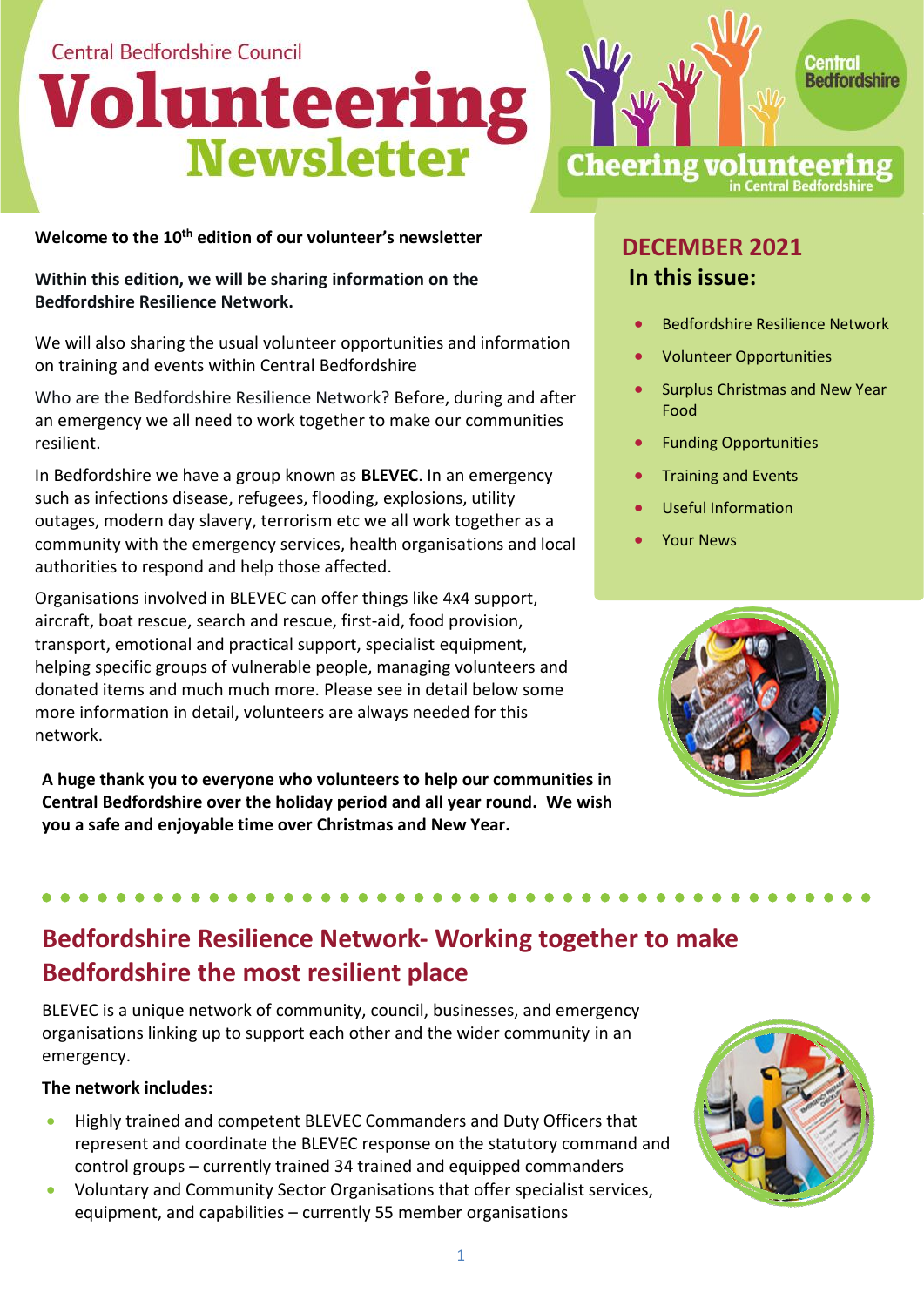- Independent emergency volunteers that can deploy anywhere in Bedfordshire to help deliver many general roles in emergency response and recovery – currently 43 independent emergency volunteers
- Local town or village Community Emergency Response Teams (CERTs) that provide critical local information, intelligence, advice, and support – currently 27 CERTs
- Businesses that want to be involved in emergency response and recovery through their corporate social responsibilities offering services either free or more specialist services at a cost – this is a new initiative due to launch soon
- Emergency Faith Advisors currently 10 emergency faith advisors

#### **Aims**

- To develop a large network of **VCS** (Voluntary and Community Sector) organisations that are willing to help in an emergency
- To develop a large network of businesses that are willing to help in an emergency
- To have a **CERT** (Community Emergency Response Team) setup in every village/town/parish area in Bedfordshire
- To have a large cadre of trained independent emergency volunteers that are available to help in an emergency
- To have a group of highly trained and equipped Commanders to coordinate the BLEVEC response effort and be leaders on multi-agency command and control groups
- To develop a network of faith leaders within Bedfordshire that can provide advice, expertise, and support to respondents and those affected by an emergency

#### **Could you help to set up a local group of people willing to help their community in an emergency? (a Community Emergency Response Team)**

In essence this is a WhatsApp group with local people and organisations that can help and would like to be involved. The CERT WhatsApp Group will link directly with BLEVEC and Central Bedfordshire Council Emergency Planning Team and provide important information, intelligence and a quick form of communication should an incident occur in your area.

There are no set hours and there is no expectation that you need to put yourself in danger or do the job of the emergency services; but there are things that volunteers can do to help depending on the emergency and instruction provided; for example:

- Link into the official emergency management structure
- Share information, impacts, intelligence, pictures, videos in an emergency
- Ask for resources to be deployed
- Provide essential local knowledge
- Support the most vulnerable
- Find resources and facilities that could help in an emergency
- Deploy any equipment that you have available e.g., if you have a community flood kit
- Helping to warning and inform your community if required
- Help each other
- door knocking to warn or inform people
- checking on the most vulnerable in the community and passing on any concerns or letting us know who would need extra support
- opening up a place of safety where people could go if there was an evacuation required e.g., the village hall
- passing information, pictures, videos to responders via the WhatsApp group showing impacts of potential problems

#### **Want to find out more?**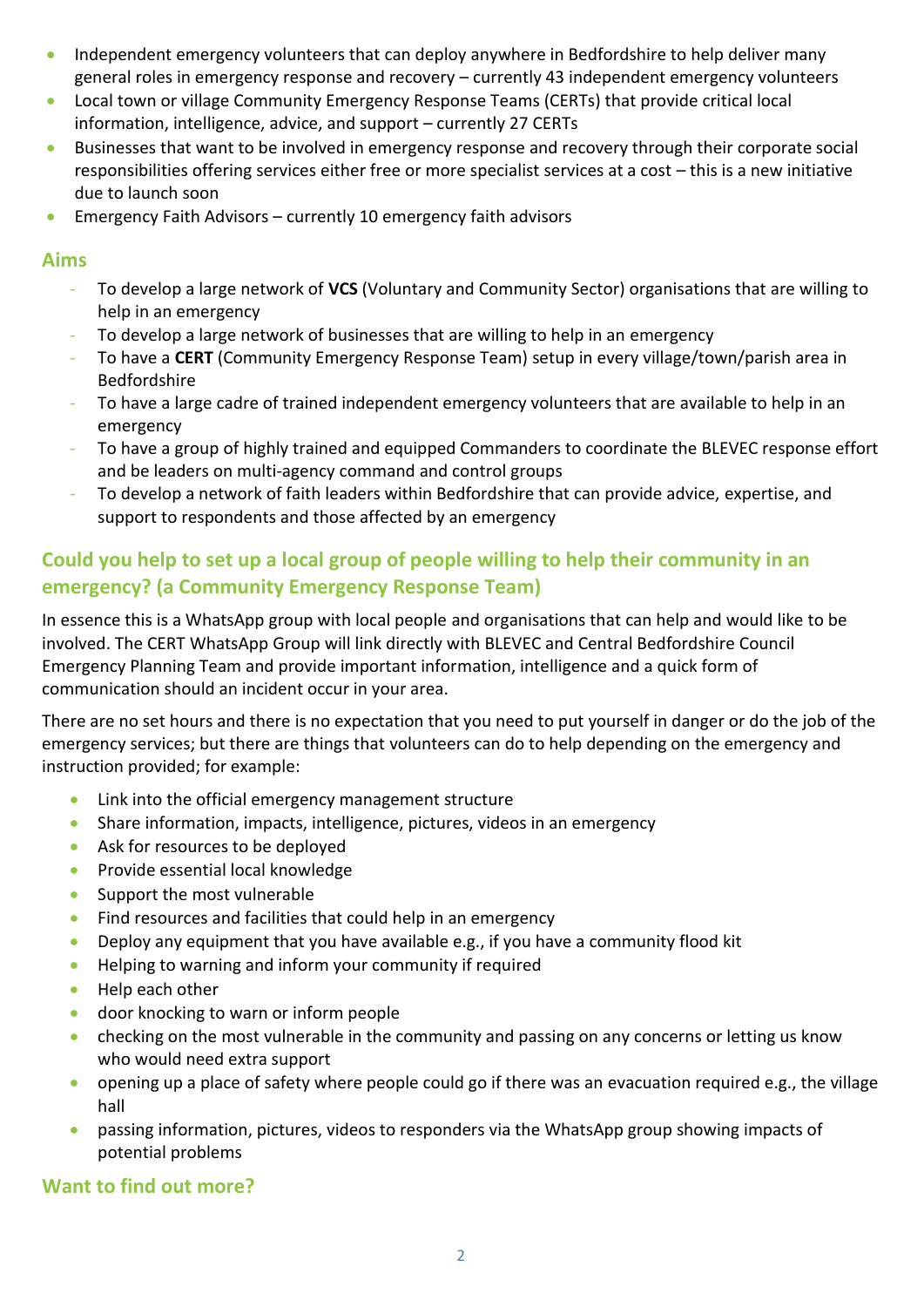To find out more about becoming an emergency volunteer and whether a CERT already exists in your area please emai[l Mark.Conway@centralbedfordshire.gov.uk](mailto:Mark.Conway@centralbedfordshire.gov.uk)

The team can arrange a free training session to cover the basics of emergency management and there are regular training sessions which run in the evenings (all virtually at the moment 19:00 - 21:00 2nd Tuesday of every month) and are open for anyone to attend.

### **Have you got a skill you can share? Volunteers Required for the Online Daily Activity Programme**

**Central Bedfordshire Council delivers an online day activity programme for specifically for elderly, learning disabled, vulnerable, or isolated customers. The service provides a multitude of online activities and customers are welcome and supported to join in.**

We are seeking volunteers to support us in our virtual day service by offering 40 minutes of their time per week to help to deliver an online activity. If you could share a hobby, skill, or interest which would be engaging for our customers, we would value your support. Currently we have a variety of activities running such as historical talks, news, music, exercise, bingo, storytelling, quizzes and more but we would welcome some variety and more activities which would be engaging, fun, educational and inclusive.

The Online Virtual team would be more than happy to work with volunteers' availability and would support volunteers with presentations and session delivery.

Please don't hesitate to get in touch with one of the team for more information about times and our programme. We can be reached at [oda@centralbedfordshire.gov.uk](mailto:oda@centralbedfordshire.gov.uk)

#### **Further Volunteering Opportunities**

**Community Voluntary Service** host and support volunteers and voluntary organisations in Central Bedfordshire. You can register, search, and apply for volunteering opportunities, putting you directly in touch with the organisation. The Volunteer Centres can offer advice



Community Voluntary Service Strengthening local social action

on the different volunteering opportunities that are currently available and may be of interest to you. To find out more, and look into local volunteering opportunities, visit their websites:

#### **[Community and Voluntary Service](https://www.cvsbeds.org.uk/volunteering/)**

#### **Surplus Christmas and New Year Food**

**Surplus Christmas & New Year food** is likely to be available from Aldi stores which are set to close on Christmas Day, Boxing Day and New Year's Day to organisations who support families who might otherwise miss out this Christmas. Organisations do not need to be a registered charity to apply but must:

- Have a level two hygiene certificate gained in the last two years
- Be able to transport and store chilled food products after collecting them on Christmas Eve and New Year's Eve at 5pm

Get in touch through [aldichristmas@neighbourly.com](mailto:aldichristmas@neighbourly.com) to register before 5 December.

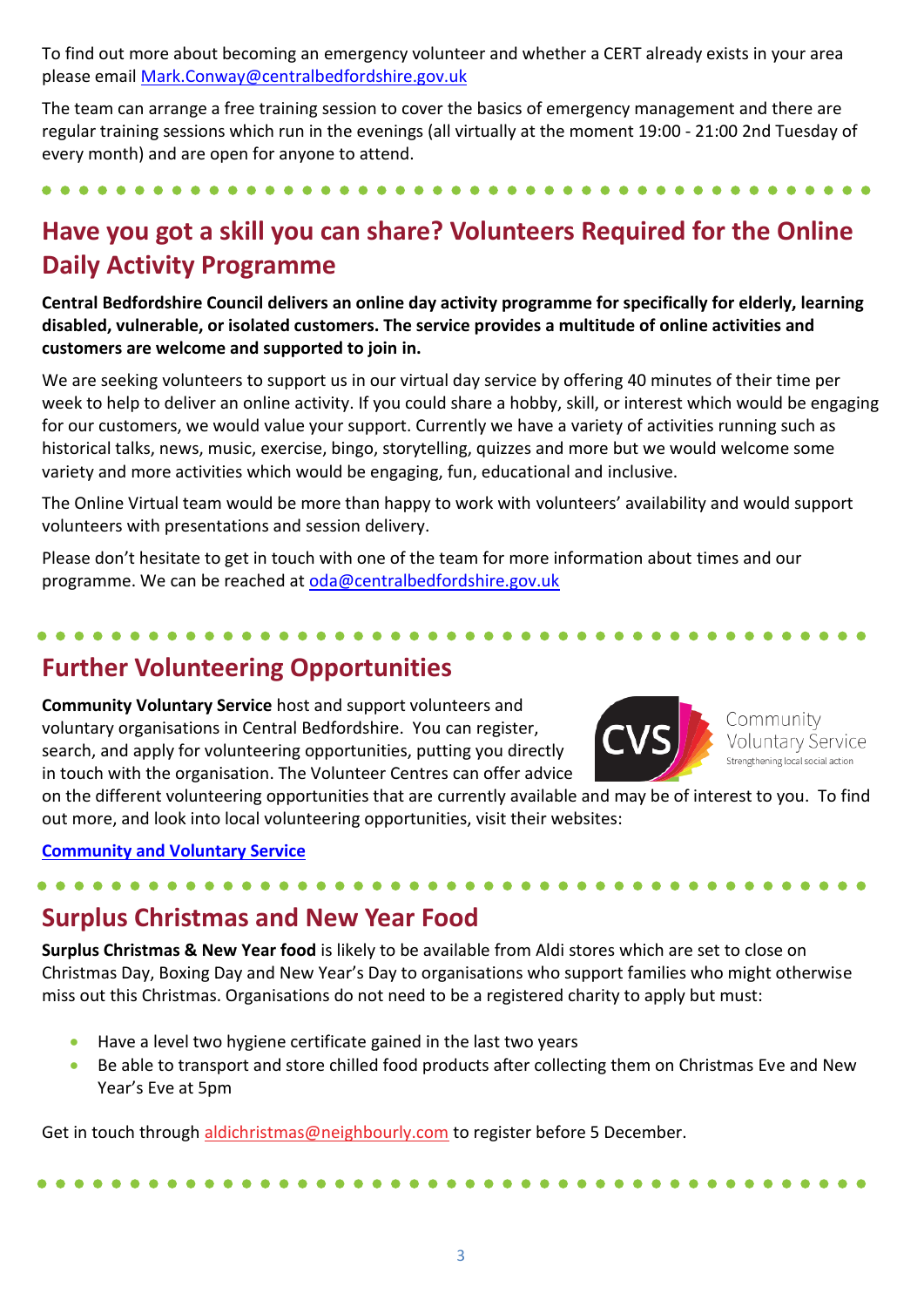#### **Funding Opportunities**

#### **Reach Fund Grant Programme**

The Foundation for Social Investment (Access) and Social Investment Business (SIB) have put a further £10million into the Reach Fund grant programme supporting charities and social enterprises to increase their resilience by taking on social investment. Funding can be accessed through social investors nominated as Access Points, who work with charities and social enterprises using small grants to provide support around issues such as business planning, financial modelling, and forecasting. Average grant is around £13,000. [Details here.](https://www.reachfund.org.uk/)

#### **NEW - The Helplines Fund**

The fund 'will be used to provide grants of up to £5,000 to support the sustainability of mental health voluntary, community, and social enterprise helpline provider organisations, who have been operational/registered for 2 years+ with turnover of less than £250,000.' Deadline: 3 December. [Details here.](https://amhp.org.uk/our-work/mh-sustainability-programme/helplines-fund-with-bupa-foundation/)

#### **Central Bedfordshire: COVID-19 Increasing Vaccinations Fund**

One-off grants of up to £2,000 are available to groups across Central Bedfordshire to help tackle vaccine hesitancy. These grants, which don't need to be match-funded, can be used to support a range of activities including, but not limited to:

- costs relating to community meetings (online or in person)
- production and distribution of information/printed materials, including signage
- translation services
- volunteer expenses or additional staff costs directly related to:
	- overcoming vaccine hesitancy
	- website modifications
	- information sharing and befriending services
	- transport to vaccination services

The scheme runs until 13 December. [Details here.](https://www.centralbedfordshire.gov.uk/vaccine-fund)

#### **Asda Foundation - Investing in Spaces and Places Grant**

This grant is available for local grassroots organisations for the improvement of community spaces where the community can come together and thrive, this includes building repairs, building improvement/development or outdoor improvement/development. Grants between £5,000 and £25,000 are available, with matched funding required. Applications must be submitted to a Community Champion from an Asda superstore. Deadline: 9 January. [Details here.](https://www.asdafoundation.org/documents/investing_in_spaces_and_places_grant_group_guidance.pdf)

#### **Training and Events**

Dates available - 23 Nov, 25 Nov, 7 Dec, 9 Dec, all at 9.30am.

**The Gas Safe Charity** is offering free carbon monoxide (CO) Zoom workshops this Autumn to help launch Carbon Monoxide Awareness Week on the 22 November. The workshops last about an hour and are a mix of practical information and interaction. They are aimed at staff and volunteers from any organisation that delivers a service in the home of a vulnerable person. This could be face to face or telephone support. The focus is on the sources, signs and symptoms of CO poisoning and the risks around low level poisoning and